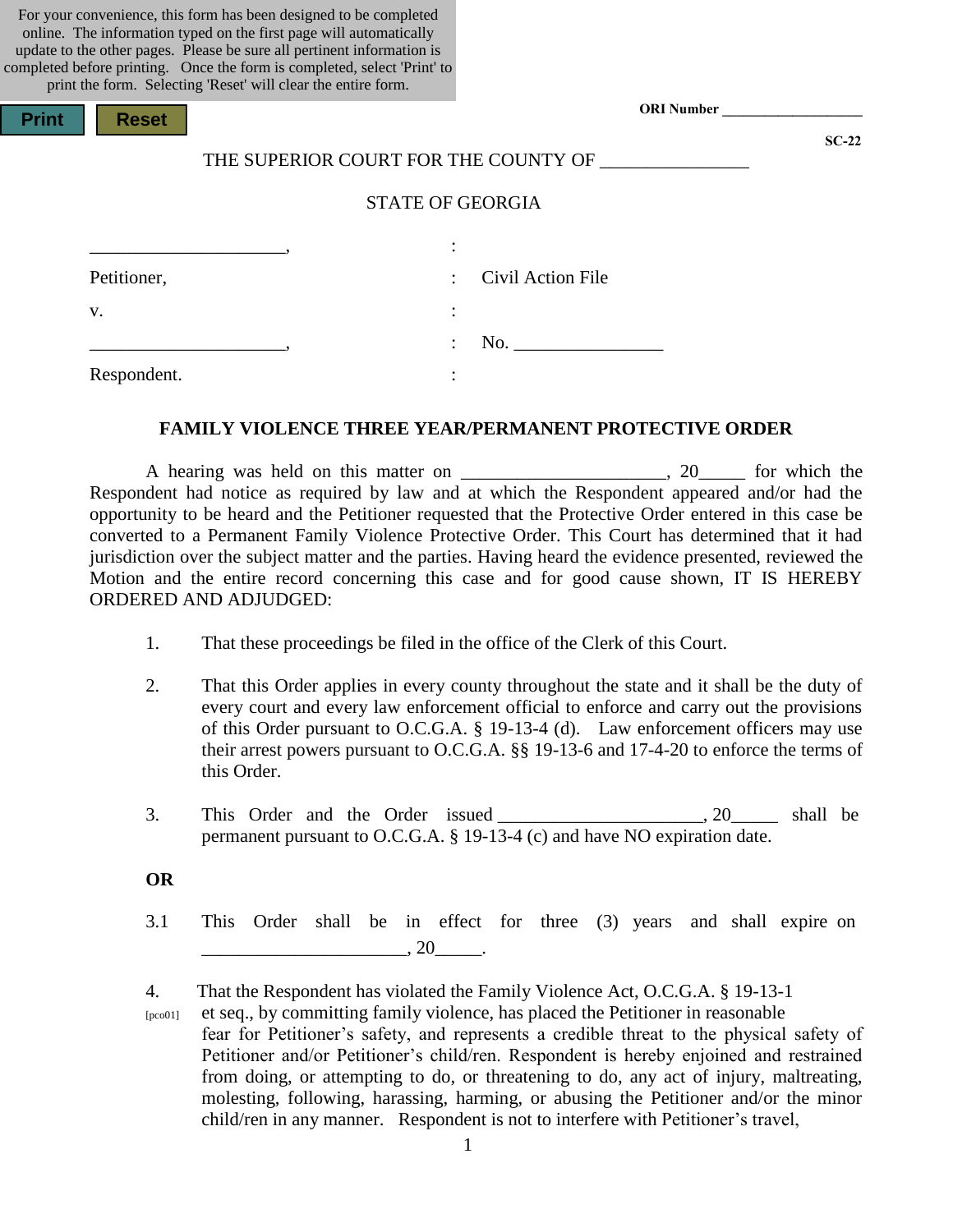transportation, or communication. Respondent shall not follow, place under surveillance, or contact the Petitioner at any place of the Petitioner for the purpose of harassing and intimidating the Petitioner.

5. That the Respondent is enjoined and restrained from doing or attempting to do, or [pco02] threatening to do, any act of injury, maltreating, molesting, harassing, harming, or abusing the Petitioner's family or household.

6. That this Court determined that it had jurisdiction over the parties and the subject matter under the laws of the State of Georgia and Respondent received reasonable notice and had the opportunity to be heard before this Order was issued sufficient to protect the Respondent's due process rights and this Order shall be presumed valid and pursuant to 18 U.S.C. § 2265(a) shall be accorded **full faith and credit** by any other state or local jurisdiction and shall be enforced as if an Order of the enforcing state or jurisdiction.

# *ONLY THE FOLLOWING THAT ARE INITIALED BY THE JUDGE SHALL APPLY:*

\_\_\_\_\_ 7. Respondent is ordered to stay away from Petitioner's and Petitioner's child/ren's [pco04] residence and workplace and/or school and any subsequent residence or workplace or school of Petitioner and/or Petitioner's minor child/ren.

\_\_\_\_\_ 8. That Respondent is restrained and enjoined from approaching within \_\_\_\_\_\_\_\_\_\_ yards [pco01,04] of Petitioner and/or Petitioner's minor children.

- 9. Respondent is ordered not to have any contact, direct, indirect or through another [pco05] person with Petitioner, by telephone, fax, e-mail or any other means of communication except as specified in this Order.
- \_\_\_\_\_ 10. That Petitioner is awarded custody of the minor child/ren, namely:

| [pco09] | YOB        | sex |
|---------|------------|-----|
|         | YOB        | sex |
|         | <b>YOB</b> | sex |
|         | YOB        | sex |

\_\_\_\_\_ [pco06] Initial here *only if Respondent* is awarded temporary custody of the child/ren.

\_\_\_\_\_ 11. The \_\_\_\_\_\_\_\_\_\_\_\_\_\_\_ shall pay to the \_\_\_\_\_\_\_\_\_\_\_\_\_\_\_, for the support of the minor child/ren, the sum of \_\_\_\_\_\_\_\_\_\_\_\_\_\_\_\_\_\_\_\_\_\_\_\_\_\_\_\_\_\_\_\_\_ Dollars (\$\_\_\_\_\_\_\_\_\_\_\_) per \_\_\_\_\_\_\_\_\_\_\_\_\_\_\_\_\_\_\_\_\_\_, beginning \_\_\_\_\_\_\_\_\_\_\_\_\_\_\_\_\_\_\_\_\_\_\_, 20\_\_\_\_\_.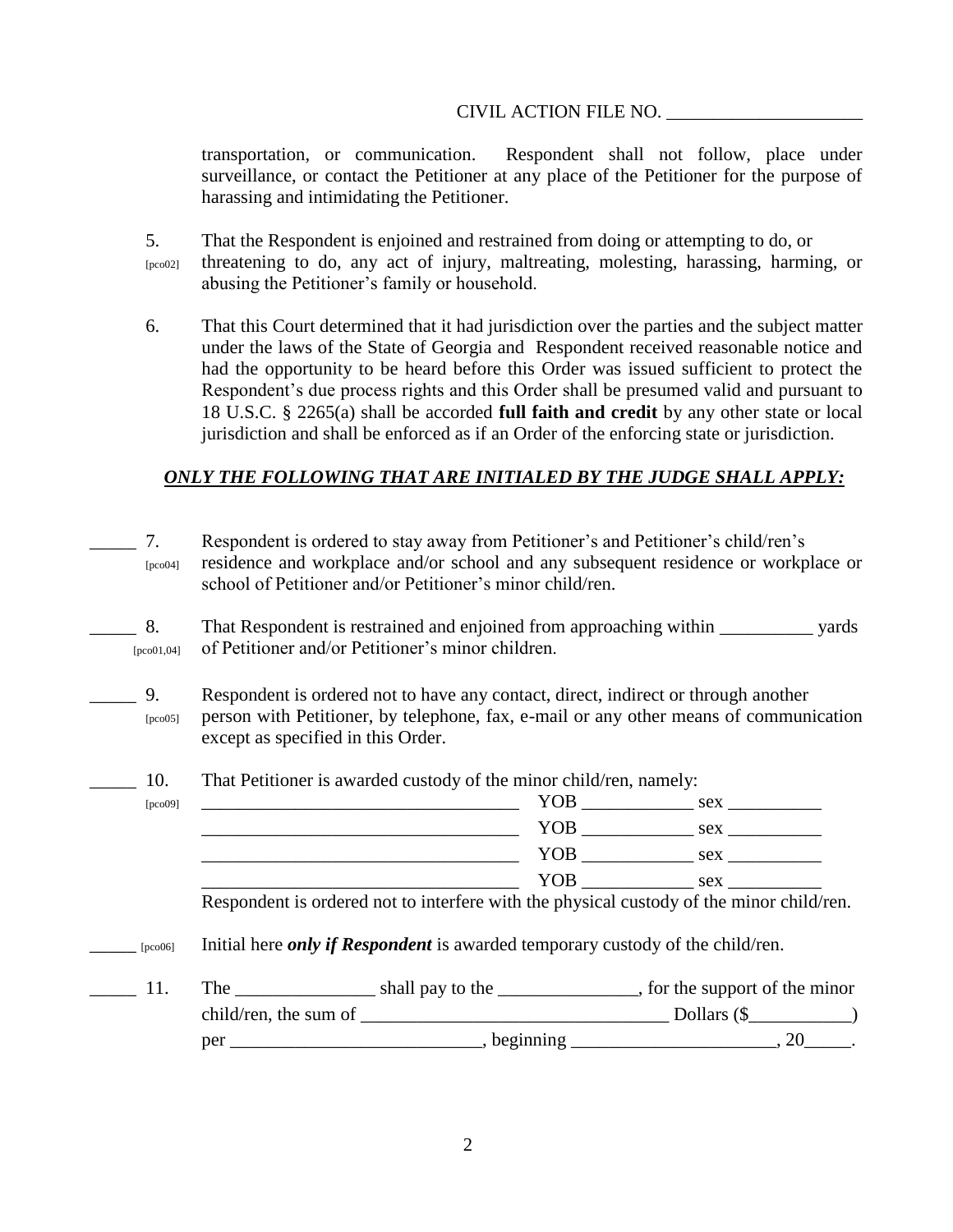All payments are to be made by or to: \_\_\_\_\_ income deduction order \_\_\_\_ child support receiver \_\_\_\_ by mail directly to the Petitioner or  $\overline{\phantom{a}}$   $\overline{\phantom{a}}$   $\overline{\phantom{a}}$   $\overline{\phantom{a}}$   $\overline{\phantom{a}}$ 

In determining child support the Court finds as follows:

The Father's gross monthly income (before taxes) is \$

The Mother's gross monthly income (before taxes) is \$\_\_\_\_\_\_\_\_\_\_\_\_\_\_\_\_\_\_\_\_\_\_.

Number of children – The number of children for whom support is being provided under this order is \_\_\_\_\_\_\_\_\_\_\_\_\_\_\_\_\_\_\_\_.

### **Deviations:**

**( )** It has been determined that none of the Deviations allowed under O.C.G.A § 19-6- 15 applies in this case. **OR**

**( )** It has been determined that one or more of the Deviations allowed under O.C.G.A. § 19-6-15 applies in this case, as shown by the attached *Schedule E*. The Presumptive Amount of Child Support that would have been required under O.C.G.A § 19-6-15 if the deviations had not been applied is  $\frac{1}{2}$  per month, as shown on the attached *Child Support Worksheet*. The attached *Schedule E* explains the reasons for the deviation, how the application of the guidelines would be unjust or inappropriate considering the relative ability of each parent to provide support, and how the best interest of the child/ren who is/are subject to this child support determination is served by deviation from the presumptive amount of child support.

*The Child Support Order Addendum* is attached and made a part of this Order.

12. Respondent is ordered to pay temporary support for the Petitioner in the amount of  $\frac{\text{S}}{\text{S}}$  every every beginning  $\frac{\text{S}}{\text{S}}$ 

> All payments are to be made by or to: \_\_\_\_ income deduction order \_\_\_\_ child support receiver \_\_\_\_ by mail directly to the Petitioner or  $\overline{\phantom{a}}$   $\overline{\phantom{a}}$   $\overline{\phantom{a}}$   $\overline{\phantom{a}}$   $\overline{\phantom{a}}$   $\overline{\phantom{a}}$   $\overline{\phantom{a}}$   $\overline{\phantom{a}}$   $\overline{\phantom{a}}$   $\overline{\phantom{a}}$   $\overline{\phantom{a}}$   $\overline{\phantom{a}}$   $\overline{\phantom{a}}$   $\overline{\phantom{a}}$   $\overline{\phantom{a}}$   $\overline{\phantom{a}}$   $\overline{\phantom{a}}$   $\overline{\phantom{a}}$   $\$

13. Respondent shall have visitation with the minor child/ren according to the following schedule, beginning \_\_\_\_\_\_\_\_\_\_\_\_\_\_\_\_\_\_\_\_\_\_\_\_, 20\_\_\_\_\_\_:

\_\_\_\_ no visitation

 $\frac{1}{\sqrt{1-\frac{1}{2}}}\n$  no visitation until  $\frac{1}{\sqrt{1-\frac{1}{2}}}\n$ 

supervised visitation, supervised by a third party as follows:

\_\_\_\_\_\_\_\_\_\_\_\_\_\_\_\_\_\_\_\_\_\_\_\_\_\_\_\_\_\_\_\_\_\_\_\_\_\_\_\_\_\_\_\_\_\_\_\_\_\_\_\_\_\_\_\_\_\_\_\_ \_\_\_\_\_\_\_\_\_\_\_\_\_\_\_\_\_\_\_\_\_\_\_\_\_\_\_\_\_\_\_\_\_\_\_\_\_\_\_\_\_\_\_\_\_\_\_\_\_\_\_\_\_\_\_\_\_\_\_\_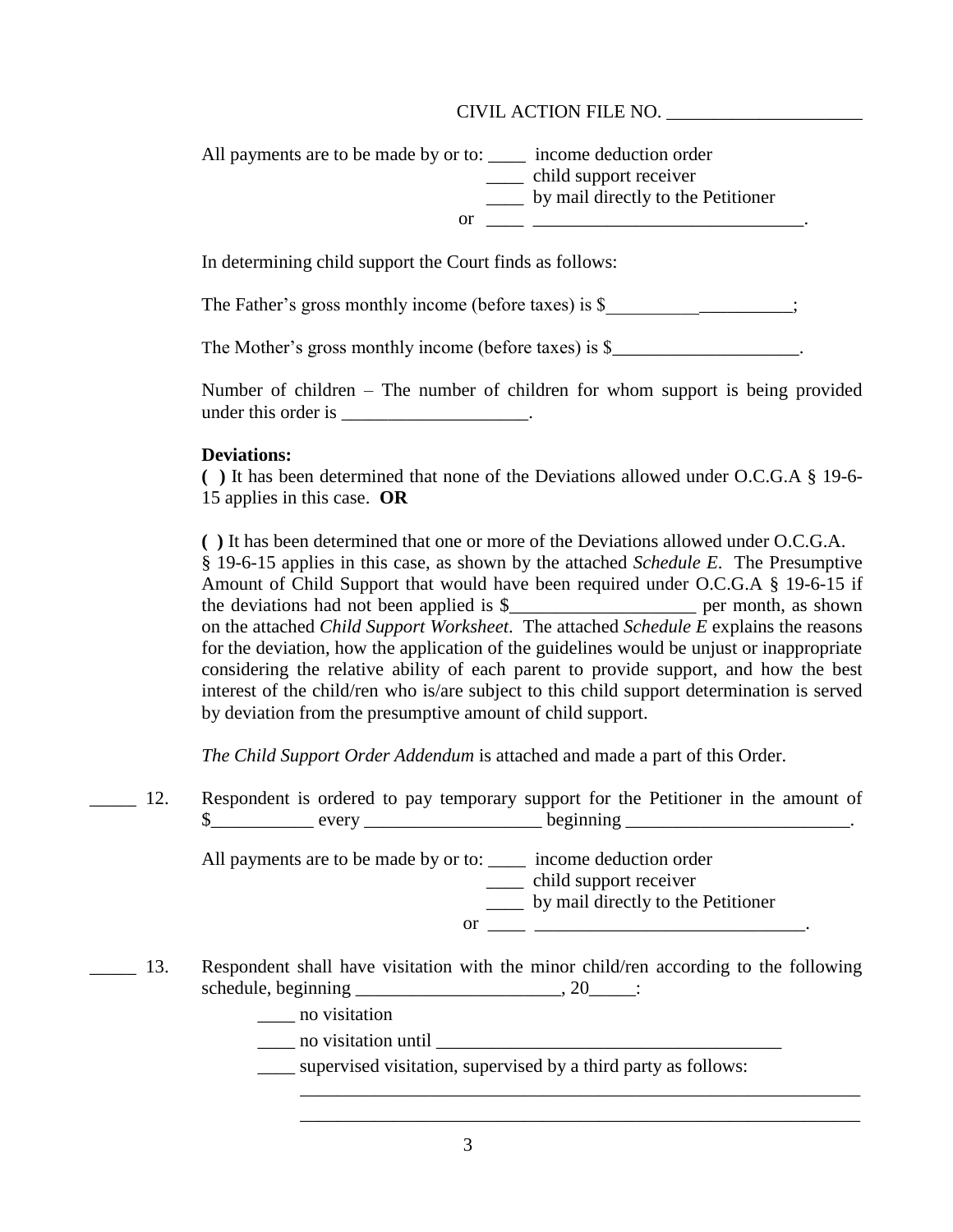\_\_\_\_ visitation every other weekend from Friday at 6 p.m. until Sunday at 6 p.m beginning  $\frac{1}{2}$   $\frac{1}{2}$   $\frac{1}{2}$   $\frac{1}{2}$   $\frac{1}{2}$   $\frac{1}{2}$   $\frac{1}{2}$   $\frac{1}{2}$   $\frac{1}{2}$   $\frac{1}{2}$   $\frac{1}{2}$   $\frac{1}{2}$   $\frac{1}{2}$   $\frac{1}{2}$   $\frac{1}{2}$   $\frac{1}{2}$   $\frac{1}{2}$   $\frac{1}{2}$   $\frac{1}{2}$   $\frac{1}{2}$   $\frac{1}{2}$ 

- $\blacksquare$  other visitation
- \_\_\_\_ circumstances concerning how Respondent shall pick up and return the minor child/ren shall be

Strict compliance with this visitation provision shall not be a violation of the restraining provisions of this Order.

- \_\_\_\_\_ 14. (Respondent)(Petitioner)(both Respondent and Petitioner) [strike through appropriate] is/are ordered not to sell, encumber, trade, damage, contract to sell, or otherwise dispose of or remove from the jurisdiction of this Court any of the property or pets of the Petitioner or joint property or pets of the parties except in the ordinary course of business.
- \_\_\_\_\_ 15. (Respondent)(Petitioner)(both Respondent and Petitioner) [strike through appropriate] is/are ordered not to disconnect or have disconnected home utilities, change or have changed and/or cancel or have canceled auto, health or life insurance for Respondent, Petitioner, and/or Petitioner's child/ren or interfere with Respondent, Petitioner's and/or Petitioner's child/ren's mail.
- 16. Petitioner is awarded costs and attorney fees in the amount of \$
	- 17. Petitioner/protected party is either a spouse, former spouse, parent of a common [pco07] child, Petitioner's child, child of Respondent, cohabitates or has cohabited with Respondent and qualifies for 18 U.S.C. §922(g). It is further ordered that the Respondent shall not possess or purchase a firearm or ammunition as restricted by federal law under 18 U.S.C. § 922(g)(8).
	- 18. It is further Ordered:

[pco08] \_\_\_\_\_\_\_\_\_\_\_\_\_\_\_\_\_\_\_\_\_\_\_\_\_\_\_\_\_\_\_\_\_\_\_\_\_\_\_\_\_\_\_\_\_\_\_\_\_\_\_\_\_\_\_\_\_\_\_\_\_\_\_\_\_\_\_\_\_\_

 $SO$  ORDERED this \_\_\_\_\_\_\_ day of \_\_\_\_\_\_\_\_\_\_\_\_\_\_\_\_\_\_\_\_\_\_\_, 20\_\_\_\_\_\_\_.

JUDGE, SUPERIOR COURT

\_\_\_\_\_\_\_\_\_\_\_\_\_\_\_\_\_\_\_\_\_\_\_\_\_\_\_\_\_

\_\_\_\_\_\_\_\_\_\_\_\_\_\_\_\_\_\_\_\_\_\_\_\_\_\_\_\_\_

\_\_\_\_\_\_\_\_\_\_\_\_\_\_\_\_\_\_\_\_\_\_\_\_\_\_\_\_\_\_\_\_\_\_\_\_\_\_\_\_\_\_\_\_\_\_\_\_\_\_\_\_\_\_\_\_\_\_\_\_\_\_\_\_\_\_\_\_\_\_

\_\_\_\_\_\_\_\_\_\_\_\_\_\_\_\_\_\_\_\_\_\_\_ County

Print or stamp Judge's name

**Violation of the above Order may be punishable by arrest.**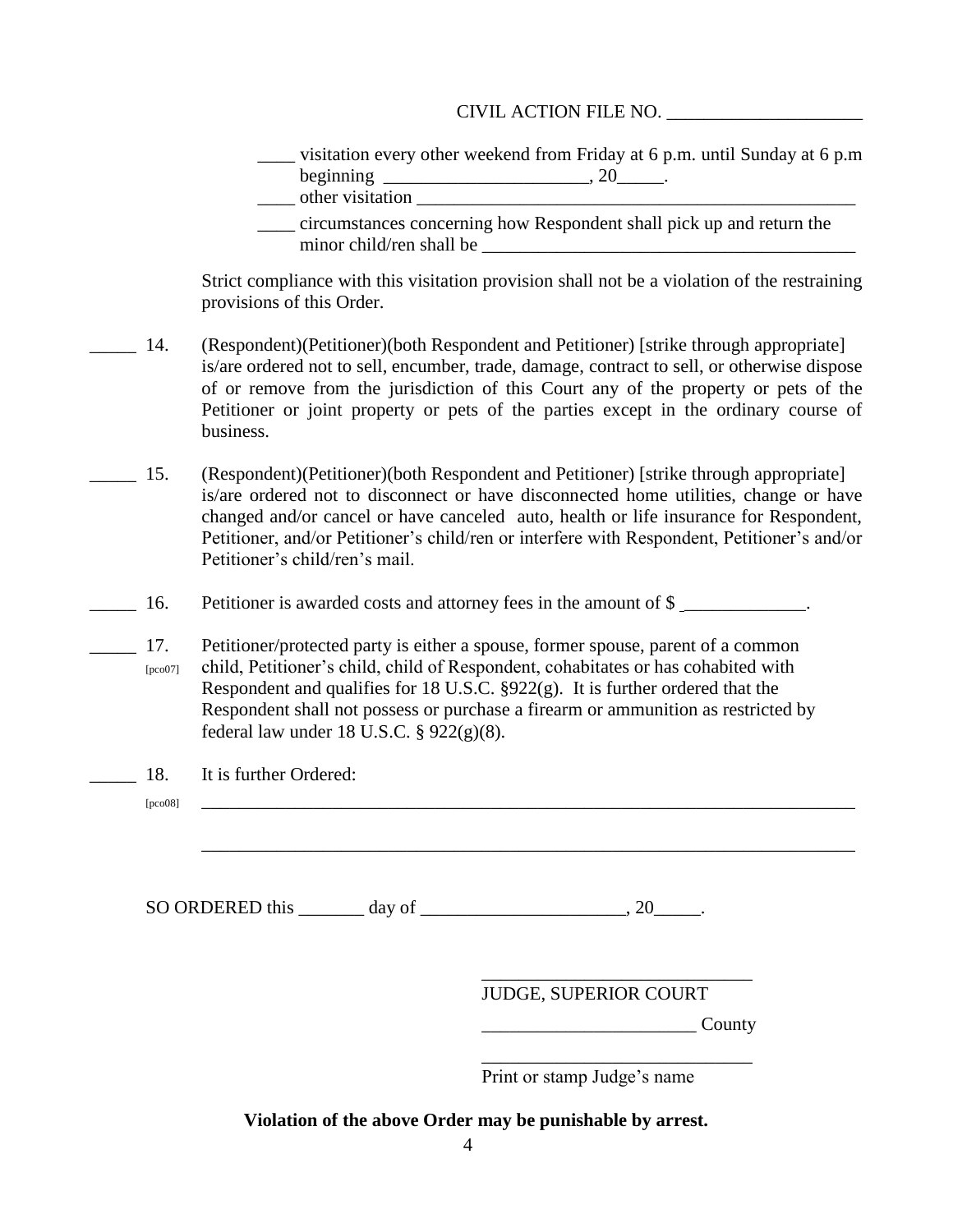#### **NOTICE TO RESPONDENT**

**1. Violation of this Order may result in immediate arrest and criminal prosecution that may result in jail time and/or fines and/or may subject you to prosecution and penalties for contempt of court.**

**2. This Order shall remain in effect unless specifically superseded by a subsequent Order signed and filed, by operation of law, or by Order of dismissal, whichever occurs first. Only this Court can void, modify or dismiss this Order. Either party may ask this Court to change or dismiss this Order. 3. If after a hearing, of which the Respondent received notice and opportunity to participate, a protective order is issued which restrains Respondent from harassing, stalking or threatening an intimate partner, Respondent is prohibited from possessing, receiving, or transporting a firearm or ammunition which has been shipped or transported in interstate or foreign commerce for the duration of the Order. 18 U.S.C. § 922(g).**

**4. A person commits the offense of Aggravated Stalking when such person, in violation of a temporary or permanent protective Order prohibiting this behavior, follows, places under surveillance, or contacts another person on public or private property for the purpose of harassing and intimidating the other person. This activity can subject the Respondent to arrest and prosecution for Felony Aggravated Stalking, which carries penalties of imprisonment for not less than 1 year nor more than 10 years and a fine of up to \$10,000.00.**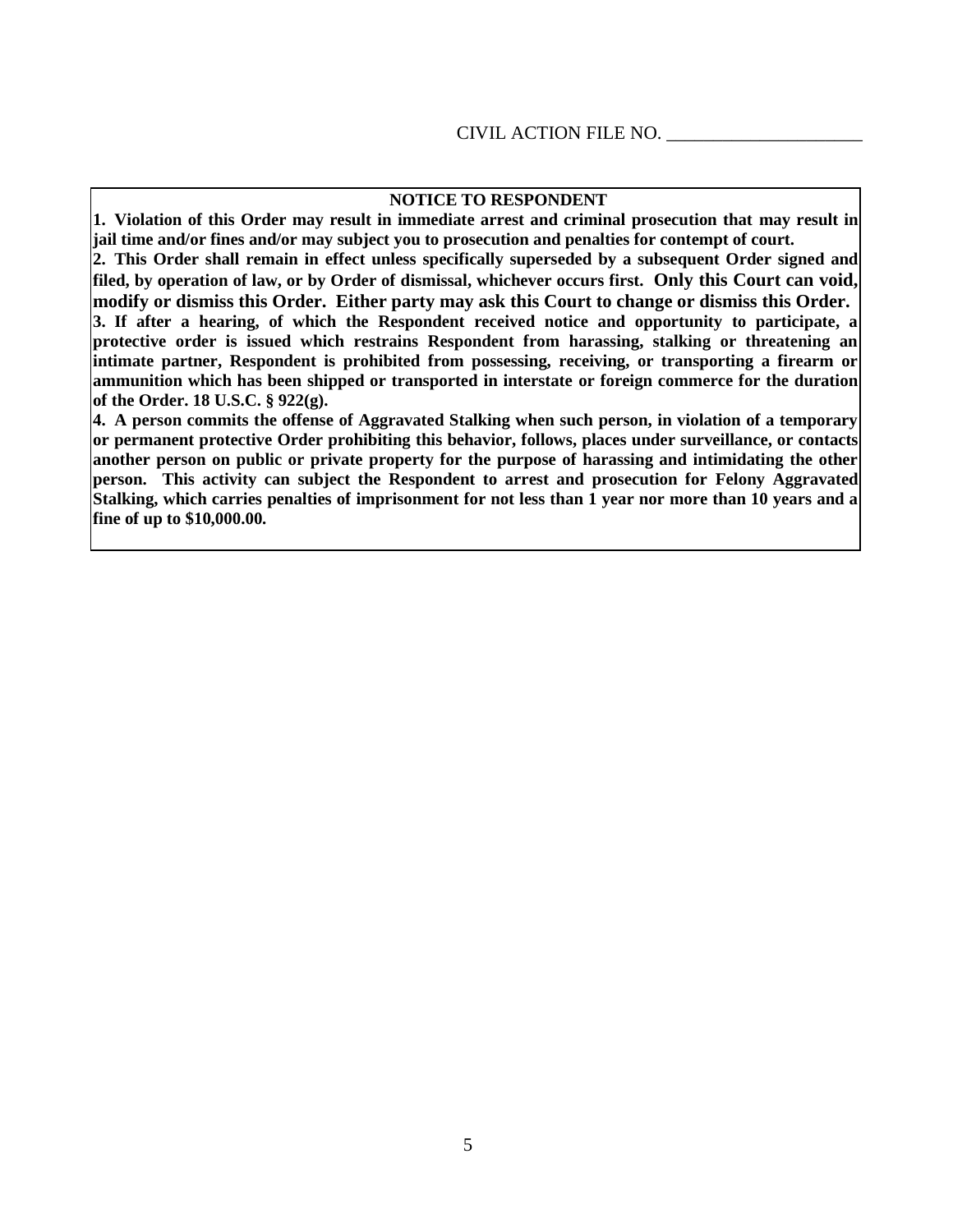Pursuant to O.C.G.A. § 19-13-3,

Petitioner assisted by

Name: \_\_\_\_\_\_\_\_\_\_\_\_\_\_\_\_\_\_\_\_\_\_\_\_\_\_\_\_\_

Address: \_\_\_\_\_\_\_\_\_\_\_\_\_\_\_\_\_\_\_\_\_\_\_\_\_\_\_

\_\_\_\_\_\_\_\_\_\_\_\_\_\_\_\_\_\_\_\_\_\_\_\_\_\_\_\_\_\_\_\_\_\_

Telephone: \_\_\_\_\_\_\_\_\_\_\_\_\_\_\_\_\_\_\_\_\_\_\_\_\_

Note to Judges: This form is promulgated as a Uniform Superior Court Rule under the auspices of O.C.G.A. § 19-13-53. To order a specific provision, please initial in the space provided. The court should delete or otherwise make inoperative any provision in the standardized form which is not supported by the evidence in the case and in order to comply with the court's application of the law and facts to an individual case.